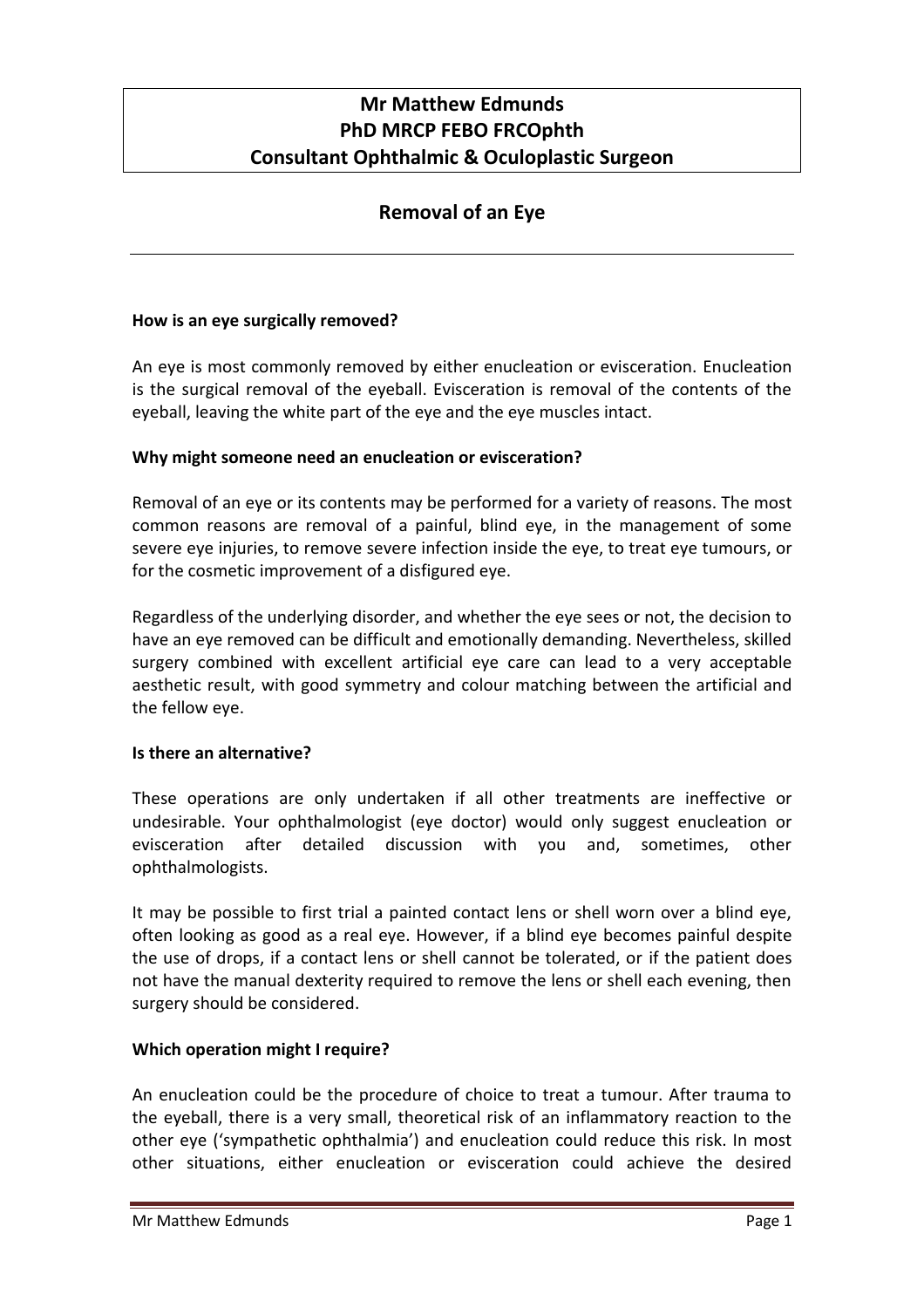objective. Your ophthalmologist will help you decide which surgery is most appropriate for you.

# **What happens during the operation?**

You would be given a general anaesthetic, which means that you would be asleep during the operation. Before you are given the general anaesthetic you would be assessed by an anaesthetist and your surgical team will ask you to sign a consent form. The team will also put an ink mark on your forehead to indicate which eye is to be removed.

Enucleation: involves the removal of the entire eyeball (this includes the white part of the eye referred to as the 'sclera'). In its place a permanent solid spherical orbital implant (or 'ball', typically made of silicone, rubber or plastic) is placed deep within the socket to compensate for the loss of volume, and the muscles which move the eye are reattached to this implant. The superficial membranes (including the conjunctiva) are stitched over the front surface of this implant.

Evisceration: in this operation the white part of the eye (the sclera) is not removed, but used as a natural wrapping material to cover the ball implant.

In each case the orbital implant typically remains in place for life and usually requires no further attention. For some patients who are not suitable for such an implant, a 'dermis fat graft' is used instead. This is usually taken from the lower part of the abdomen or the upper outer quadrant of the buttock area. Your ophthalmologist will discuss this further if it is relevant to you.

Each type of operation takes around an hour or two. Sometimes a clear plastic shell (called a 'conformer') is temporarily put in place behind the eyelids, to give some shape while the socket heals and to help prevent the socket from contracting in the weeks after surgery.

#### **How long do I stay in hospital after the operation?**

During surgery, the orbital implant that is placed tends to result in a gentle stretching of the socket tissues. Because this can result in pain and nausea during the first hours after surgery, patients may be offered a night's stay in hospital, and regular painkillers and anti-sickness medications may be given. Only when the patient feels ready to be discharged do they go home.

#### **Will my eye be covered after my operation?**

The eye is usually covered with a pad for around a week after your operation. This will typically be removed at your first follow-up appointment after surgery. Following this you may clean the lids with cooled, boiled water to remove any mucus or discharge. You can wash the rest of your face normally.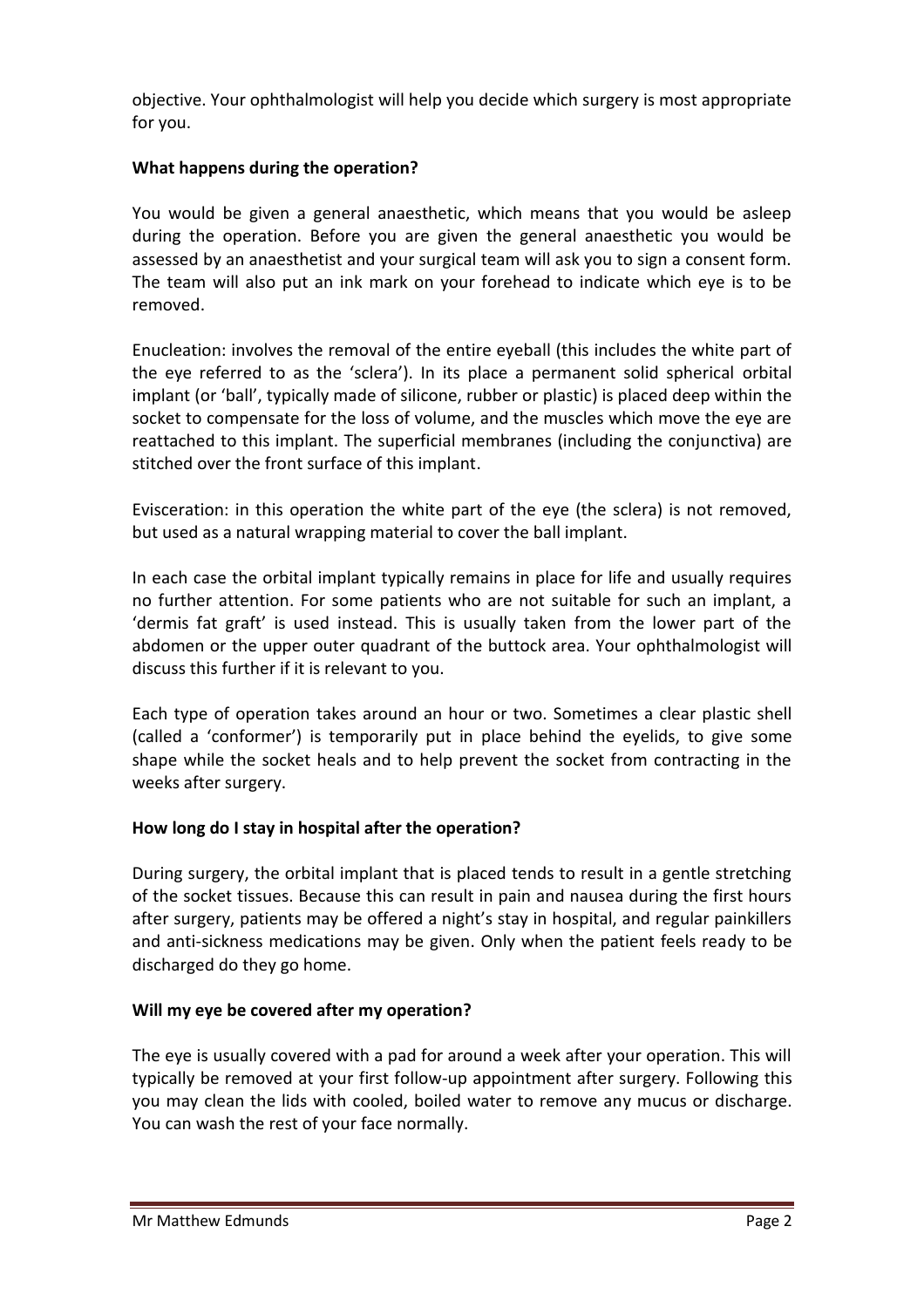# **What are the risks/complications of eye removal surgery?**

Short-term risks, as with any surgery, include bleeding, swelling and infection. Longerterm complications include socket irritation and discharge or exposure of the ball implant.

The removal of an eye can result in the loss of some of the volume of a socket, giving the eyelids a 'hollowed' appearance, in spite of the use of an orbital implant. This is due to atrophy (shrinkage) of the fatty cushions deep within the socket. This 'hollowed' appearance (often referred to as 'post enucleation socket syndrome') can be addressed by increasing the volume deep in the socket, thus allowing a thinner (and therefore lighter) artificial eye to be worn. This can be done in a number of different ways e.g. by placing additional implants into a different surgical space in the socket.

# **I have heard that removal of an eye can cause inflammation in the other eye. What is this called and why does it occur?**

An exceptionally rare form of inflammation, called 'sympathetic ophthalmia' can occur in the healthy eye any time after an open eye injury or an operation on the other eye that exposes the uvea, the pigmented layer of the eye. This occurs because the exposed contents of an injured eye can activate the body's immune system against the same tissues in the healthy eye. Although treatable in the vast majority of patients, such an inflammatory problem can, rarely, lead to loss of sight in the good eye.

The removal of an eye using the evisceration method (but not enucleation) carries this theoretical risk of such an inflammation. It should be noted however that such eyes have usually had previous injury or surgery, and the other normal eye is therefore already at risk, even before the eye is removed. The true risk of developing sympathetic ophthalmia in the good eye after an evisceration is very difficult to determine, but is considered to be in the order of 1: 50,000. However, sympathetic ophthalmia is treatable, and overall many more eviscerations are now performed than enucleations.

# **What happens when the eye socket has healed?**

Once the socket has healed (around 6-8 weeks) you will be seen by an ocular prosthetist. They will fit you with a temporary artificial eye (prosthesis) that you will use until your custom prosthesis is produced. It is important that the artificial eye is not fitted too soon as this can disrupt the wound and lead to exposure of the orbital implant.

The prosthetist takes an impression of the socket in order to create a bespoke artificial eye (which matches the colour of the other eye), and this is fitted 3-4 months after the surgery when the wound is secure and all the swelling has subsided. This is worn like a shell within the eye socket and is held in place by the eyelids. The front surface of the artificial eye is custom painted to match the other eye. The back surface is moulded to fit the socket for maximum comfort and movement.